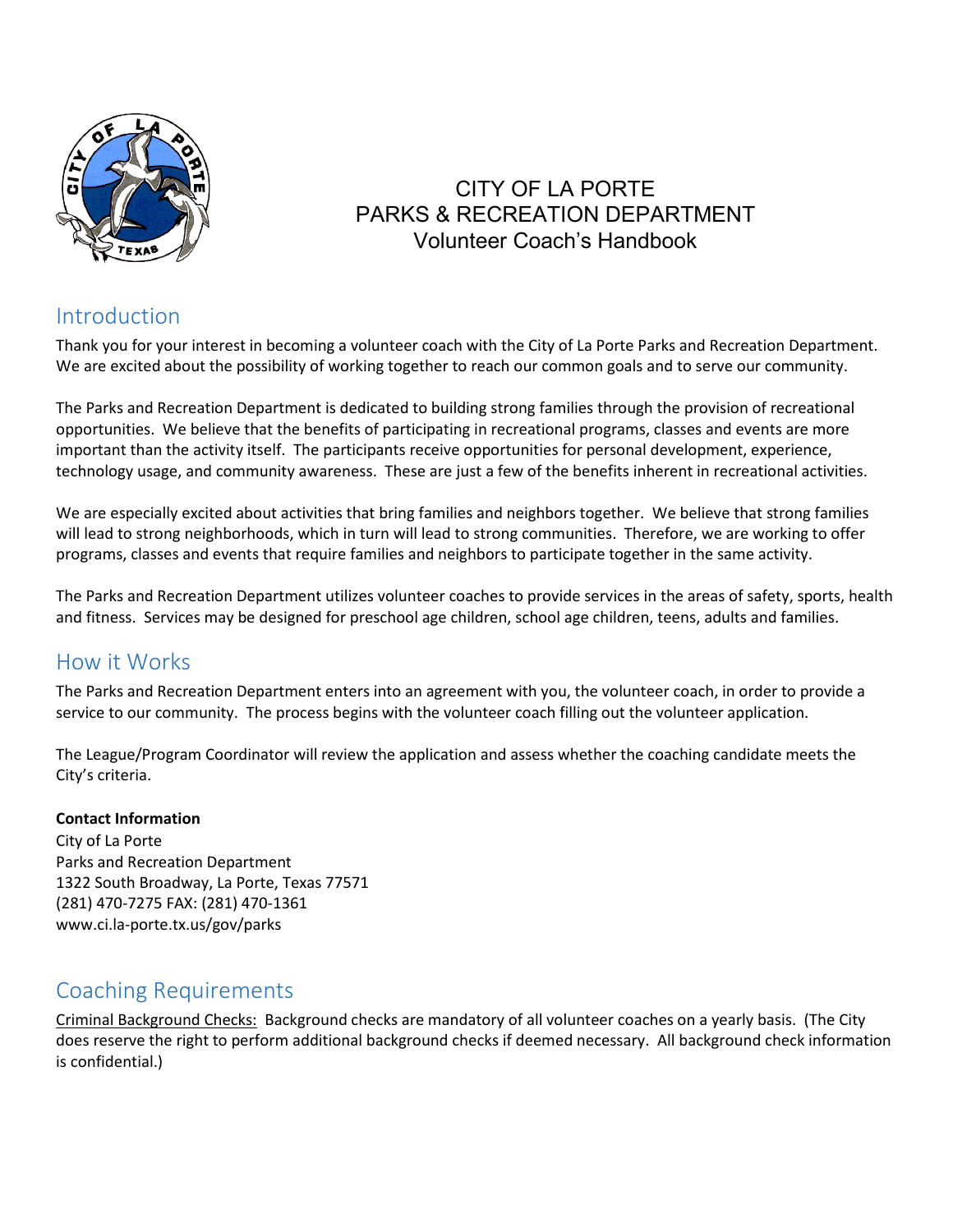## Volunteer Coaches Benefits

Discounts: A discount exists only for your immediate child(ren) if they are enrolled in the program you are coaching. Coaches in good standing will receive a 50% refund of their child's program fee after the completion of the season.

#### Disciplinary Action

Each volunteer coach of the Parks and Recreation Department, although not a City of La Porte employee, is expected to abide by certain rules and regulations to ensure safety, continuity of the recreation program and enjoyable experience of the patron. The following actions will result in disciplinary actions, up to and including the termination of your services.

- 1. Tardiness.
- 2. Cancellations and absences at practice and games in excess of three per season.
- 3. Violation of City of La Porte Parks and Recreation Department policies and/or procedures.
- 4. Working under the influence of alcohol or other non-prescription drugs.
- 5. Use of or possession of tobacco and/or alcohol on City property.
- 6. Leaving your practice/game while kids are in attendance.
- 7. Leaving children unattended.
- 8. Misconduct toward or with a child.
- 9. Theft and/or misuse of facilities or department equipment.
- 10. Rudeness or other unprofessional behavior towards children, parents, officials, and employees.
- 11. Gross negligence of duties or responsibilities.
- 12. Failure to attend mandatory coaches meeting, unless Recreation Superintendent is otherwise notified.
- 13. Violation of conditions of probation.
- 14. Committing, attempting to commit, incite or aid others in committing any acts of misconduct.

If a volunteer coach violates a rule or regulation of any City of La Porte recreation program and is suspended from participation because of that violation, the coach must meet with the League/Program Coordinator to determine if further disciplinary action is warranted.

### Policies

Representing the City through Professional Conduct: Though not "employees" of the City of La Porte, volunteer coaches do represent the City. To some participants, the volunteer coach may be the only representative of the City that they come in contact with. Volunteer coaches must conduct themselves in a professional manner including dressing and speaking professionally, and supporting policies and decisions made by the City.

Communication: We maintain an open door policy. Open lines of communication are imperative to an excellent working relationship between you and the League/Program Coordinator, as well as to an enjoyable experience for the patrons participating in the recreation program.

Releasing of Minors from Course/Activity: At the end of a practice or game, the volunteer coach must not release children to anyone other than the authorized parent, guardian, or to an individual authorized by the parent. Never release a child to someone who is unknown to the child or to whom the child expresses fear or uncertainty. The volunteer coach must stay until all participants have left the facility.

Volunteer Coach Relationship with Children: The volunteer coach must not be alone with a single child unobservable by other staff, parents or participants at any time. Parents should be invited and encouraged to remain at program sites at all times and do not need to ask permission to do so.

Safety of Participants: The volunteer coach's primary responsibility is to ensure the safety of all participants involved at all times. Visually inspect the programs and facilities you are working in. If any aspect of the area appears to be unsafe, it is your responsibility to notify the League/Program Coordinator and to take actions that will ensure participant safety. First Aid Provisions: It is the volunteer coach's responsibility to know where the first aid kit is located for all facilities in which they are providing services. For serious accidents, DO NOT MOVE the injured participant, follow proper emergency procedures and notify the parent/guardian immediately if a child is involved.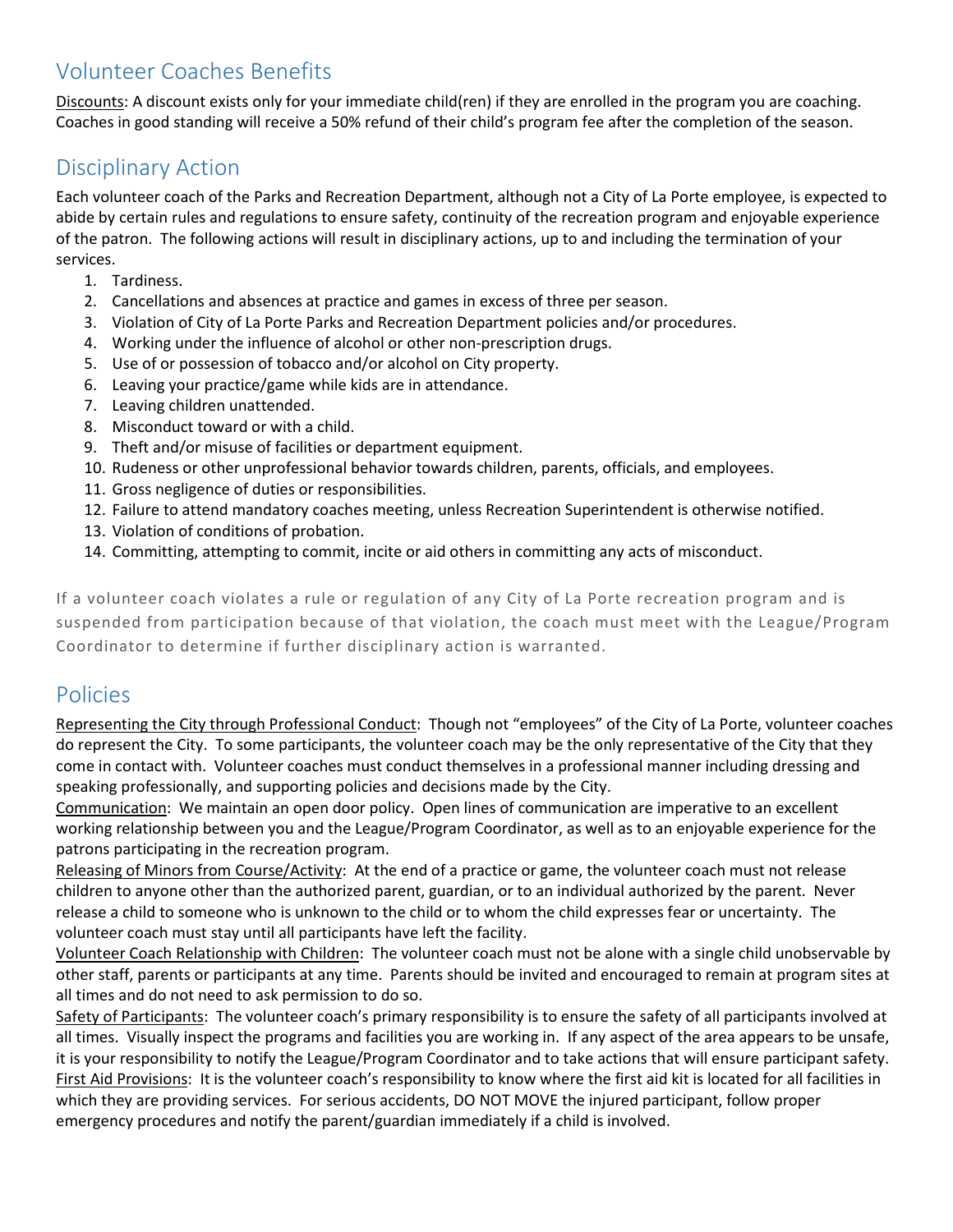Discrimination and Harassment: The City of La Porte has a strong policy against any form or type of discrimination and harassment by, among, or to its representatives and/patrons. Discrimination and harassment can be defined as any behavior that is disrespectful and causes discomfort to another person, be it physical, verbal, visual, or sexual. Volunteer coaches are responsible for their own actions/conduct and must never engage in discrimination or harassment.

## Automatic disqualifiers from becoming a volunteer coach

The City of La Porte Parks and Recreation Department will automatically disqualify any individual from coaching for the following reasons:

- 1. Arrest for and/or conviction of any felony.
- 2. Required registration as a sex offender.
- 3. Dishonorable discharge from the United States Armed Forces.
- 4. Arrest for and/or conviction of any Class A or B misdemeanor.
- 5. Conviction of any crime, including Class C misdemeanor, involving children.
- 6. Termination for either a paid or voluntary position due to misconduct involving a child.
- 7. Misrepresentations or false statements during selection process.
- 8. False statements on volunteer's application.

## Potential disqualifiers from becoming a volunteer coach

The following disqualifiers may, after review, render an individual ineligible from coaching:

- 1. A physical or mental disability that would substantially impair an individual's ability to perform his/her coaching duties.
- 2. Any discharge other than honorable from the U.S. Armed Forces.
- 3. Conviction of a Class C Misdemeanor.
- 4. Displaying any type of conduct that tends to disrupt or jeopardize the Parks and Recreation Department's athletic programs.

# Child Abuse, Neglect & Criminal Activity Statement

The City of La Porte Parks and Recreation Department has the highest regards for safety, especially that of our children. We do not tolerate abusive and/or criminal behaviors. We take an active role to prevent any type of abuse or possible criminal activities from being present in our program. Background checks are mandatory of all of our coaches on a yearly basis. We take all allegations of misconduct relating to abuse, neglect and/or criminal activity seriously, and refer all allegations to the necessary law enforcement agencies.

> **City of La Porte Parks and Recreation Department 1322 South Broadway La Porte, TX 77571 Phone: (281) 470-9891 Fax: (281) 470-1361 Visit us on the web at www.ci.la-porte.tx.us/gov/parks VOLUNTEER COACH'S HANDBOOK**

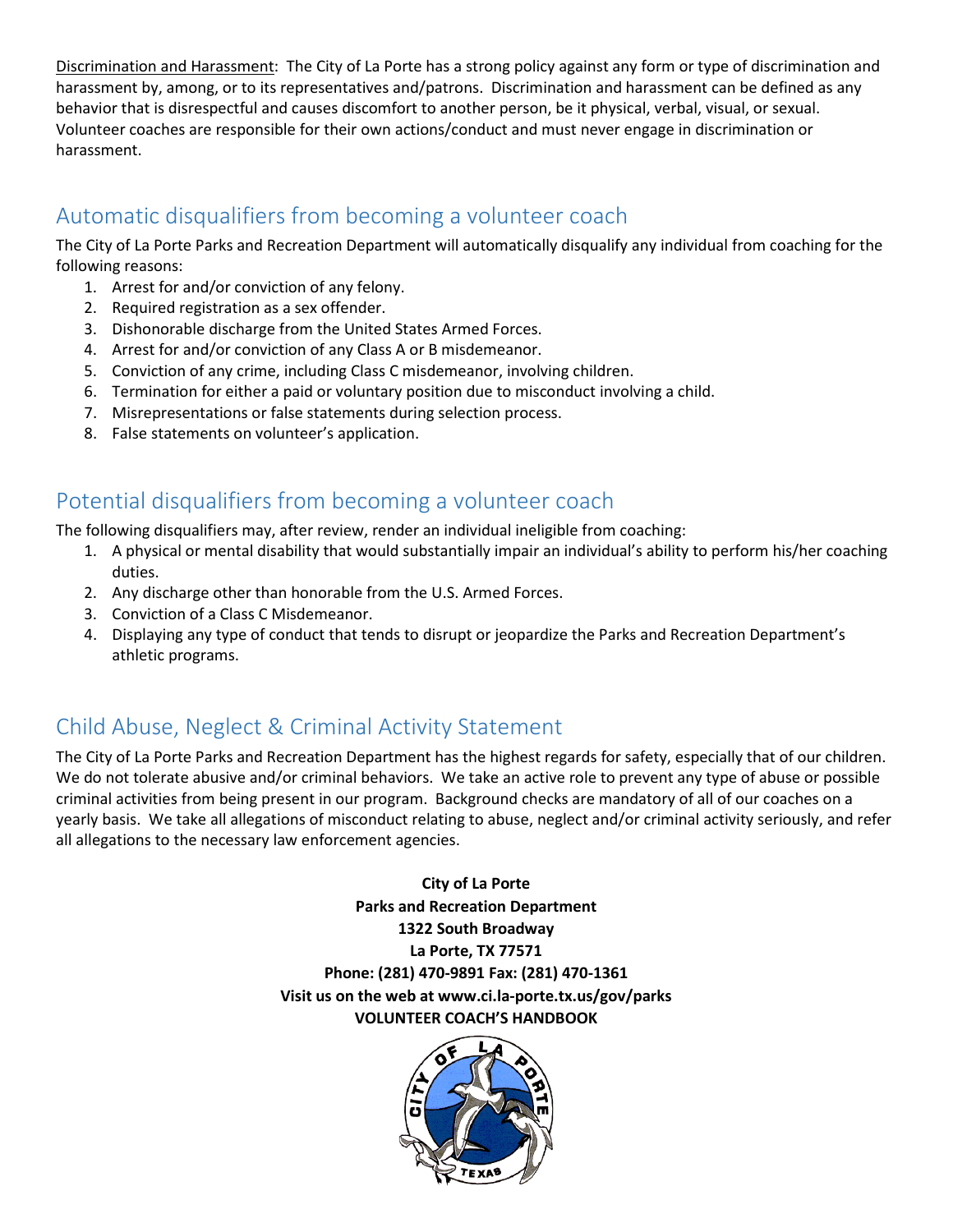#### **CITY OF LA PORTE PARKS & RECREATION DEPARTMENT 1322 South Broadway La Porte, TX 775 Phone: (281) 470-9891 Fax: (281) 470-1361**

#### **CITY OF LA PORTE COACH APPLICATION**

| Have you ever coached any sport before?         |         | <b>YES</b> | NO.     |  |
|-------------------------------------------------|---------|------------|---------|--|
|                                                 |         |            |         |  |
| Please list 3 (non-family) personal references: |         |            |         |  |
| Name                                            | Address |            | Phone # |  |
|                                                 |         |            |         |  |
|                                                 |         |            |         |  |
| Why do you want to coach?                       |         |            |         |  |
| Describe your idea of sportsmanship:            |         |            |         |  |

I understand that falsification of any part of this application disqualifies me as a coach; I also understand that the Recreation Superintendent must approve all applications. I understand and will adhere to all rules and regulations as set forth by the City of La Porte Parks and Recreation Department. I the undersigned, hereby agree to display appropriate behavior and abide by all the rules and regulations while participating in the City y of La Porte Parks and Recreation Department programs and activities. I understand that failure to do so may result in consequences leading up to and including dismissal from said program or facility usage. I also certify to the best of my knowledge, I am physically fit and able to engage in the said program or activity. I agree to indemnify and hold the City of La Porte and its employees, instructors and volunteers harmless from liability, loss, cost, or expenses (including attorney fees, medical, and ambulance cost) that may incur while participating in Parks and Recreation activities. In case of an emergency, I give permission for medical treatment. I also give permission for the City of La Porte to photograph me for use in future publicity without compensation. These statements are also valid for any minors that I allow to participate. This form shall be considered valid until cancelled or changed in writing be the undersigned participants/parent/guardian. My signature acknowledges and agrees to the above conditions.

\_\_\_\_\_\_\_\_\_\_\_\_\_\_\_\_\_\_\_\_\_\_\_\_\_\_\_\_\_\_\_\_\_\_\_\_\_\_\_\_\_\_\_\_\_\_\_\_\_\_\_\_\_\_\_\_\_\_\_\_\_\_\_\_\_\_\_\_\_\_\_\_\_\_\_\_\_\_\_\_\_\_\_\_\_\_\_\_\_\_\_\_\_\_\_\_\_\_\_\_\_\_\_\_\_\_\_\_

Applicant Signature **Print Name** Print Name **Prince Applicant Signature** Date



\_\_\_\_\_\_\_\_\_\_\_\_\_\_\_\_\_\_\_\_\_\_\_\_\_\_\_\_\_\_ \_\_\_\_\_\_\_\_\_\_\_\_\_\_\_\_\_\_\_\_\_\_\_\_\_\_\_\_\_\_ \_\_\_\_\_\_\_\_\_\_\_\_\_\_\_\_\_\_\_\_\_